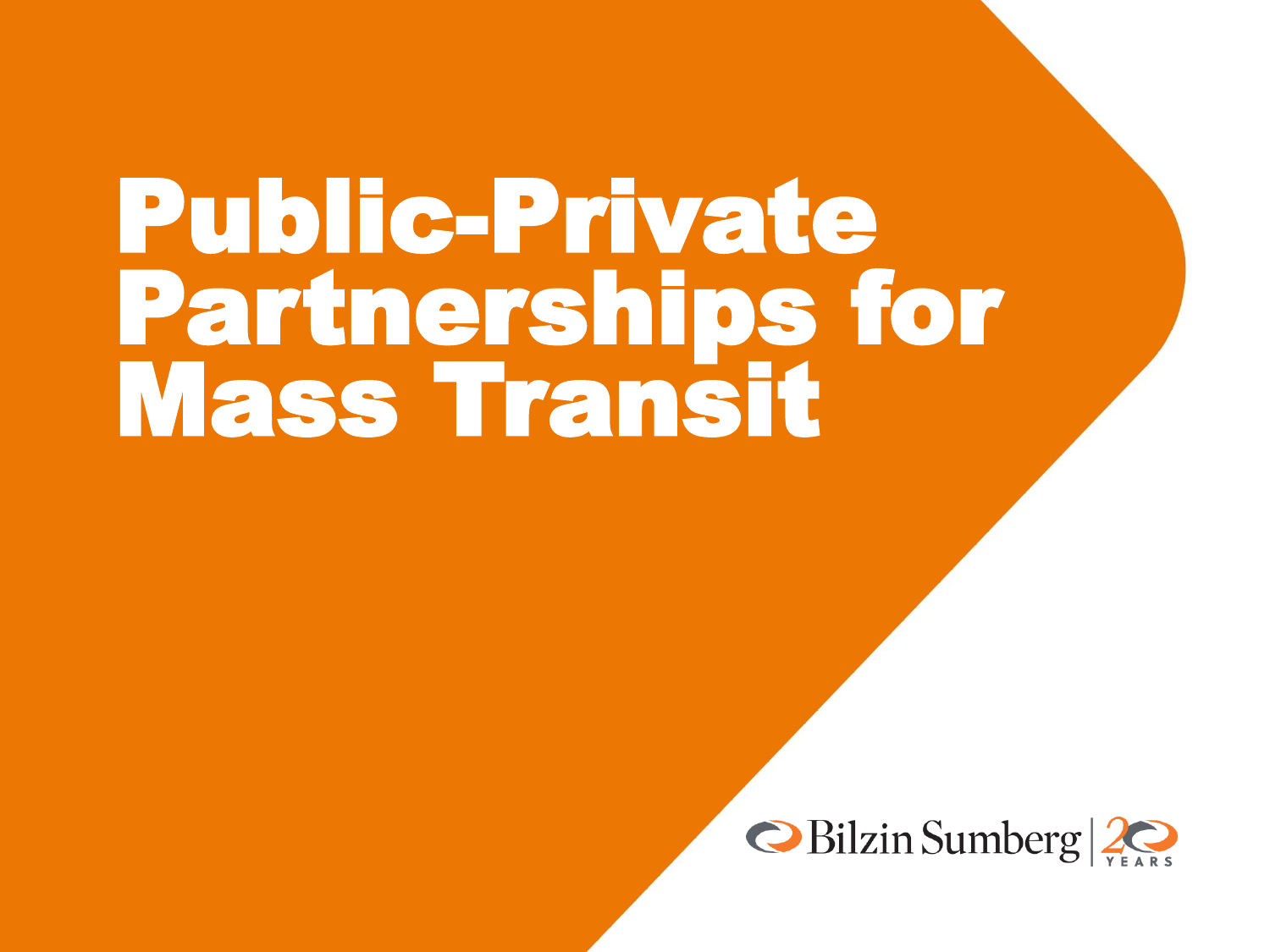# Public-Private Partnerships for Mass Transit

Eric Singer 305-350-2354 [esinger@bilzin.com](mailto:esinger@bilzin.com)

Bilzin Sumberg 1450 Brickell Avenue, 23rd Floor Miami, Florida 33131 Bilzin.com

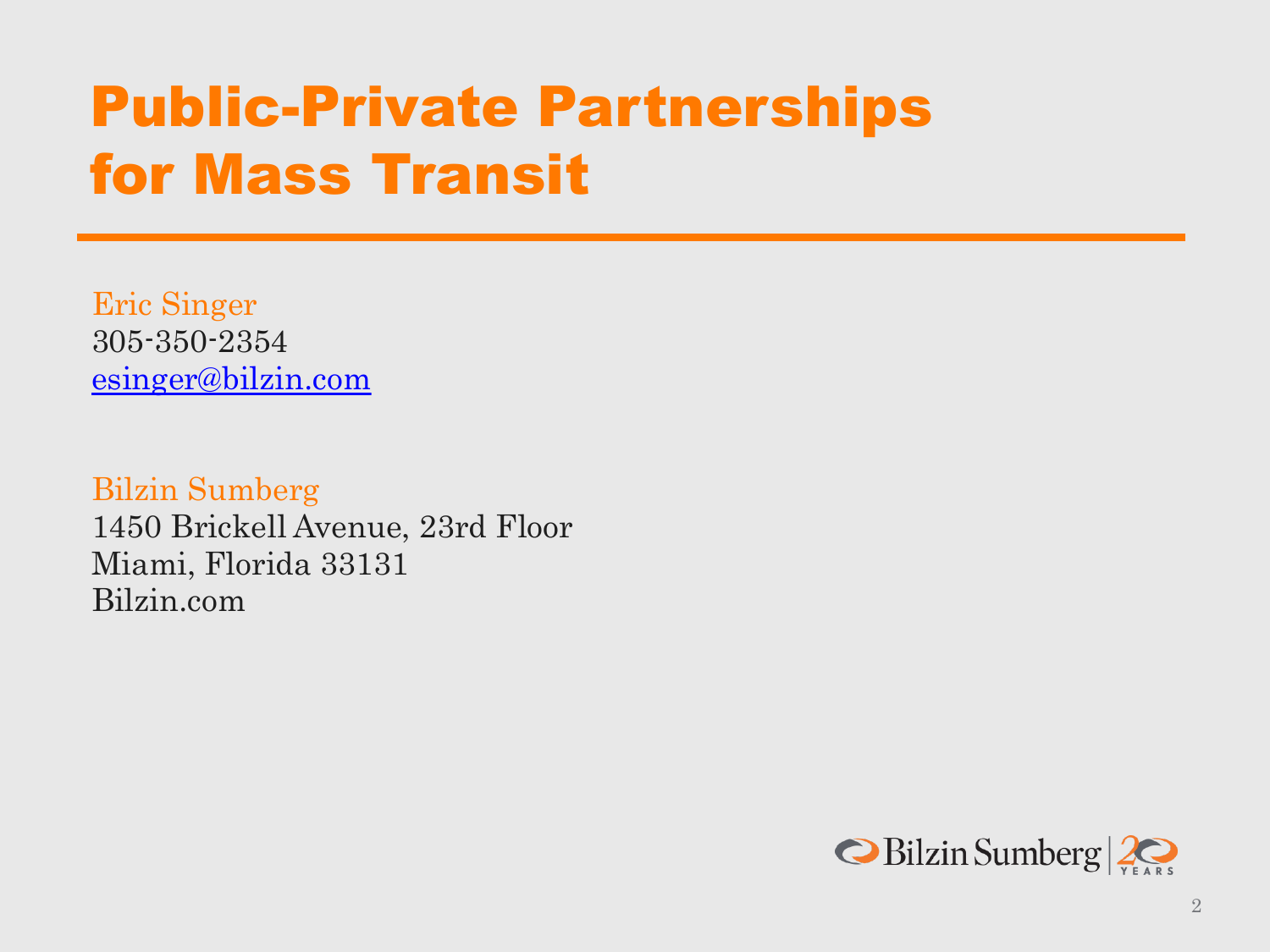#### What is a P3?

- Public good or service that is
	- provided (designed, built, operated, & maintained)
	- and funded
	- by one or more private firms
	- in partnership with the government.
- Risks and benefits are shared.
- Not privatization.
- Not a procurement contract.

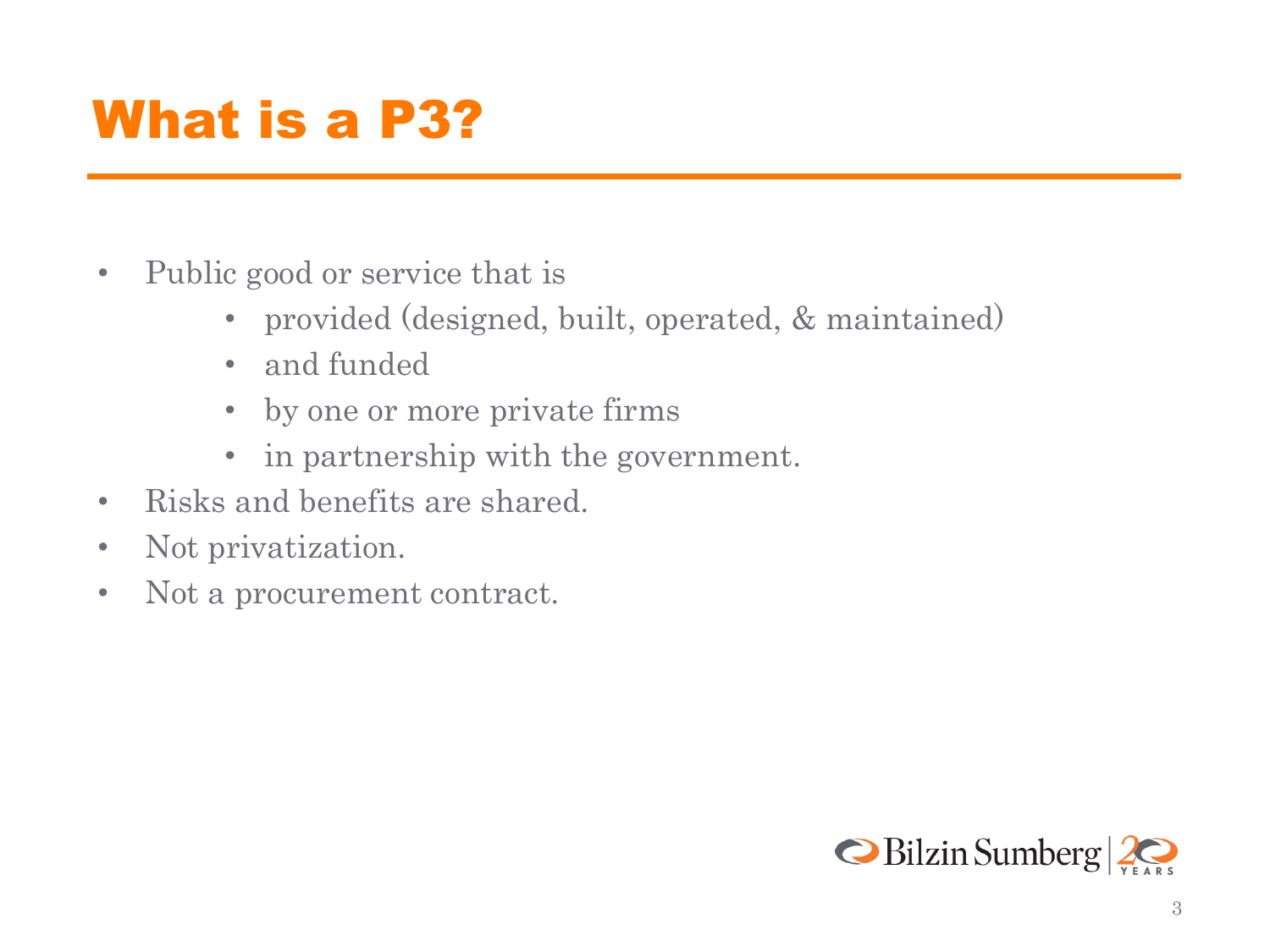### The Economics of Public Transit

- Private investment requires a predictable revenue stream.
- Two primary sources of transit revenue: Fares and adjacent/joint development (value capture).
- Both fares and adjacent development rely on good routes: Do the routes go from where people are to where they want to go?'
	- Ridership
	- Tenants and patrons of residential and commercial real estate developments.
- A good route can be profitable. (e.g., Hong Kong).
- Advertising opportunities exist, but limited. NYC Subway brings in nearly \$3B in fares and \$60M from advertising each year.

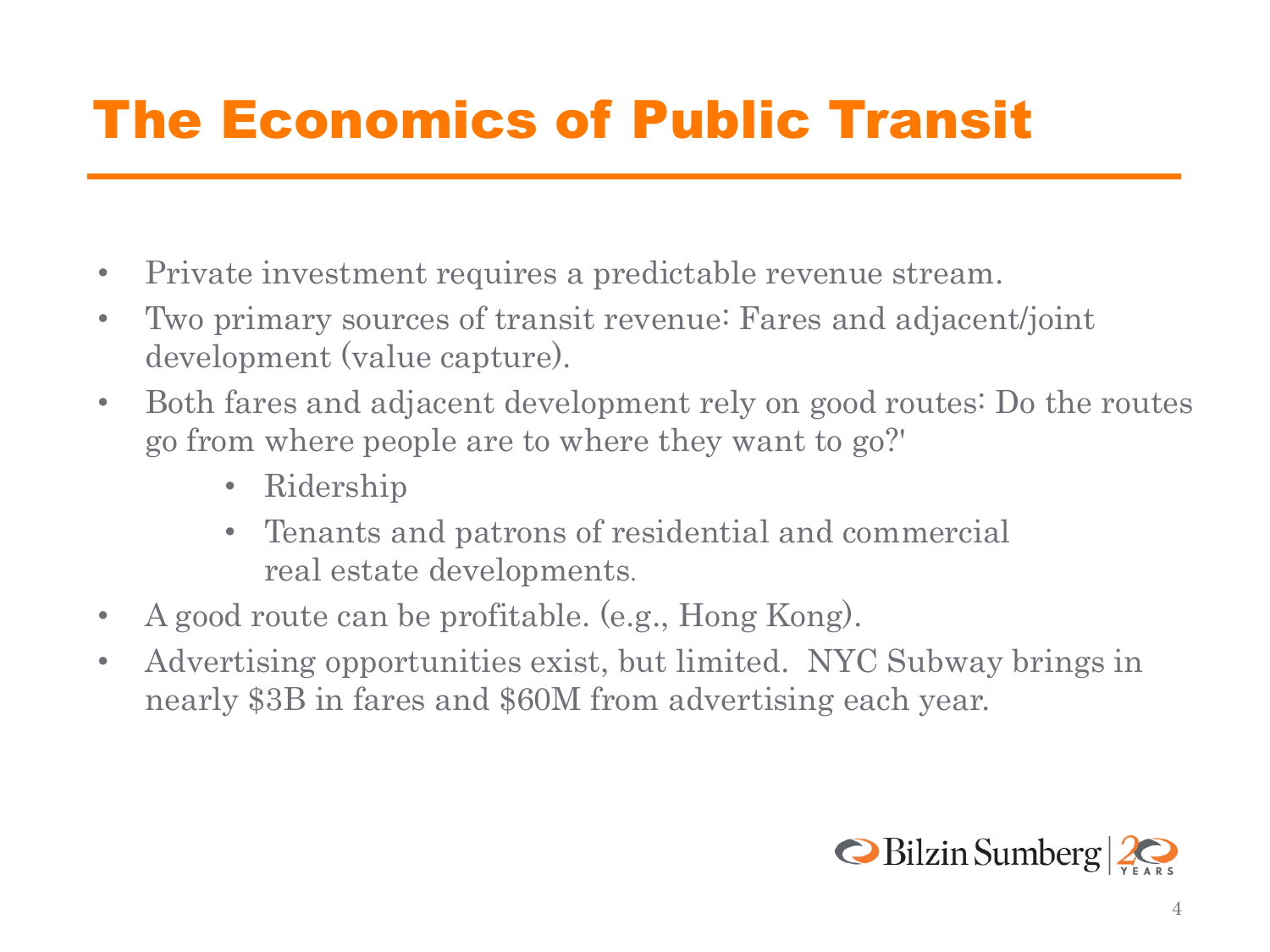# New York Subway P3 (1913)

- P3 agreements ("Dual Contracts") executed in 1913. System complete by 1918.
- One of the largest infrastructure projects in U.S. history, yet opened on time and essentially on budget – advantages of a P3.
- Scale: construction cost exceeded that for the entire Panama Canal, completed in the same era.
- More than 300 miles of track in just over 3 years.



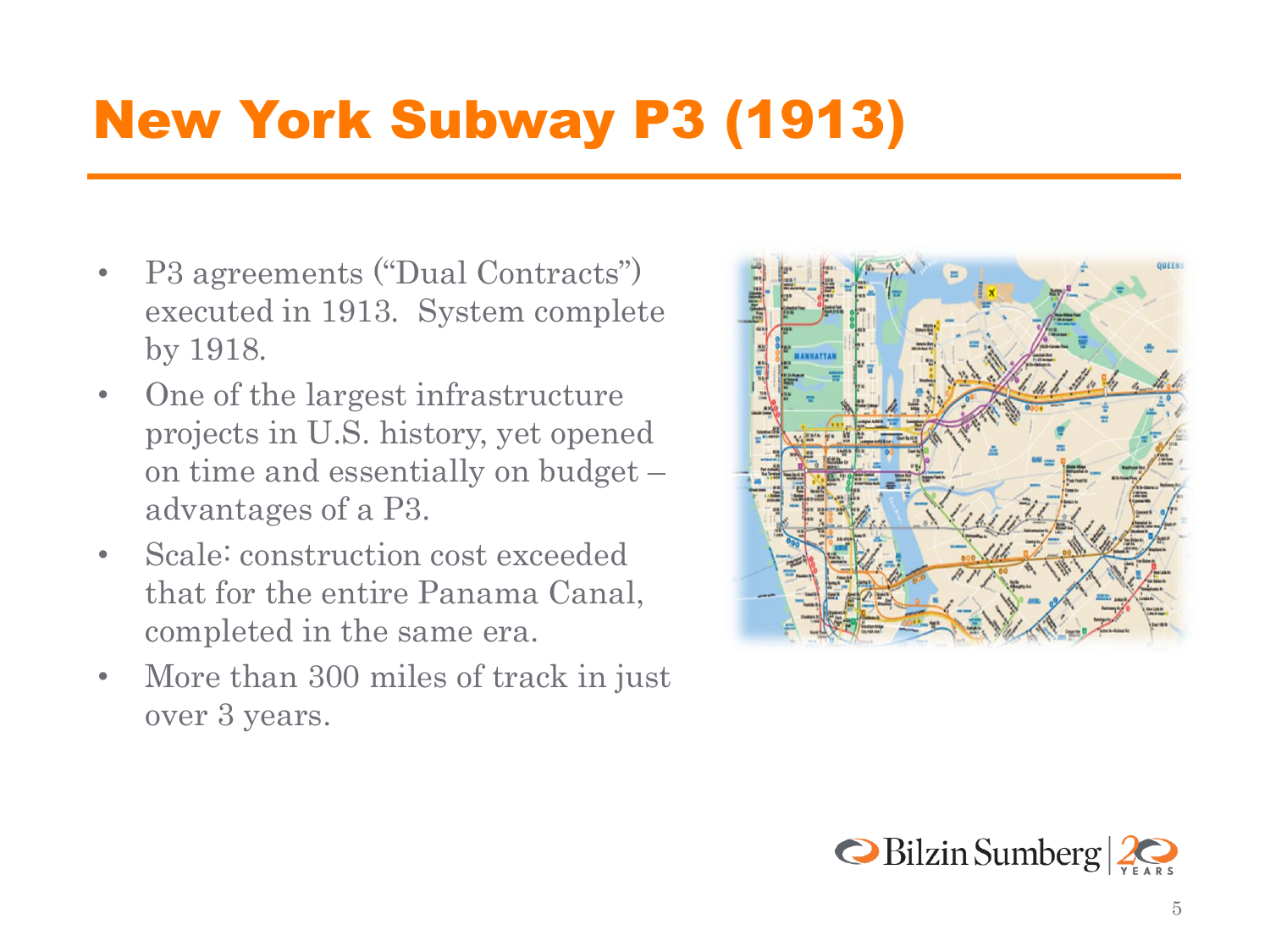# NYC Subway P3

- Routes determined through contract negotiations.
- Funding secured prior to contract execution. (Bond laws amended to increase City's contribution and banks signed funding commitments).
- Tiered revenue distribution to maximize private financing. Private debt > public debt > profit.
- Two private partners. Ongoing competition.
- Fares fixed at 5 cents...forever.



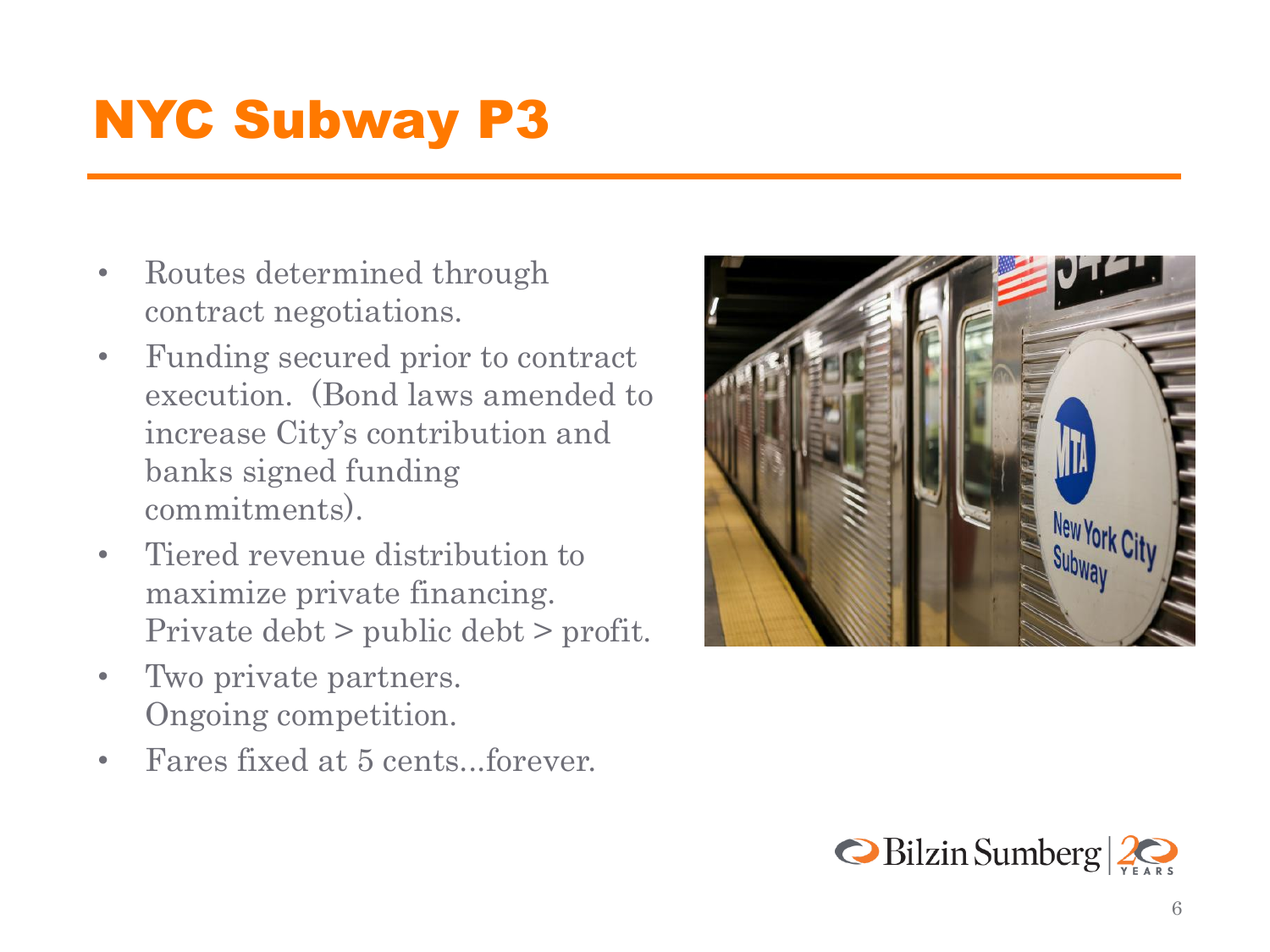#### Denver Commuter Rail P3 (2010)

• "Eagle P3" is a Design-Build-Finance-Operate-Maintain (DBFOM) P3 for Denver's entire commuter-rail system (3 lines, 54 trains, and maintenance facility). First in the U.S.



- \$500M private financing. \$1B FTA grant.
- RFQ/RFP in 2008/09. Concessionaire selected 2010. FTA grant secured in 2011. Opened 2016.
- Denver pays Concessionaire each year. Two payments:
	- Financing/construction payment
	- Availability payment for O&M
- System owned by Denver. Concessionaire leases for P3 term for nominal amount.